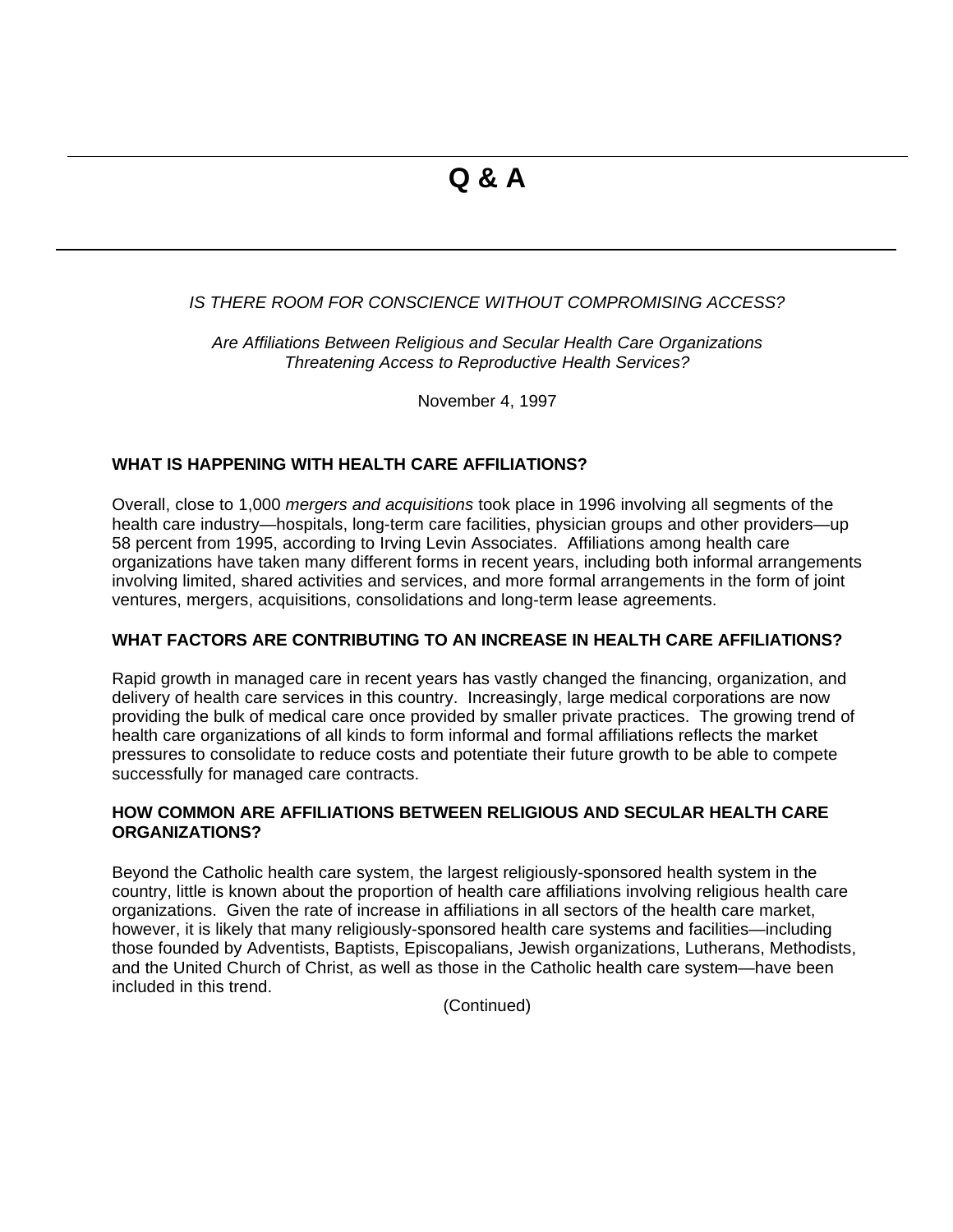As of 1995, the approximately 600 Catholic hospitals in this country accounted for about 10 percent of acute-care hospitals. Since 1990, about two in 10 of the nation's hospital affiliations involved Catholic hospitals. During this same time period, more than 130 known affiliations involved a Catholic hospital or health system—eight in 10 of which were between Catholic and non-Catholic organizations. Forty percent of the known affiliations were mergers, 39 percent were acquisitions, 11 percent were joint ventures/holding companies and the remainder were other arrangements.

In 1996, two Catholic health systems—the Sisters of the Sorrowful Mother-U.S. Health System and Catholic Healthcare West—experienced the largest growth of any other health care system in the United States. Catholic Healthcare West grew by 33 percent in 1996; the Sisters of the Sorrowful Mother-U.S. Health System grew by 47 percent.

### **WHAT IS THE RELATIONSHIP BETWEEN A RELIGIOUSLY-SPONSORED HEALTH SYSTEM AND THE RELIGIOUS DENOMINATION IT IS FOUNDED BY?**

The most detailed information regarding the provision of health care services in a religiouslysponsored organization is provided by the Catholic health care system. Catholic health care institutions are governed by a set of guidelines, known as the *Ethical and Religious Directives for Catholic Health Care Facilities*. The *Directives* were written by the United States Bishops in 1971, and revised in 1994, to provide a framework for the provision of health care services by Catholic health care institutions. The *Directives* direct the provision of certain health care services in Catholic health care institutions, including prohibiting abortion, sterilization for the sole purpose of contraception, and most infertility treatments. The *Directives* also state that "Catholic health care institutions may not promote or condone contraceptive practices" other than natural family planning.

According to Family Planning Advocates, a reproductive rights organization, the next two largest religiously-sponsored health care systems run by Adventists and Baptists do not provide abortions under most circumstances in at least some of their facilities.

#### **WHAT ARE "CONSCIENCE CLAUSES"?**

Soon after the Supreme Court decision *Roe* v. *Wade* in 1973, legislators actively sought to enact laws allowing individuals and medical facilities to refuse to provide health services for which they have religious, ethical or moral objections. By 1974, more than half the states and the federal government had adopted such provisions relating to abortion. During the mid-to-late 1970s, numerous other states adopted conscience clauses for contraception and sterilization, as well as abortion. Despite this fast and furious legislative activity, the issue went into a state of dormancy in the late 1970s, from which it is now emerging, at least in part in response to the changing health care marketplace. By mid-1997, conscience clauses of one form or another had been seriously considered by legislators in four states, three of which have enacted provisions into law.

At the heart of the ethical underpinnings of health care delivery, however, is also "the patient's right to self-decision." Providers have the legal and ethical responsibility to respect and respond to their patients' rights not only by obtaining their "informed consent" but also by providing them with health care alternatives and information necessary to choose from among the full range of these alternatives.

#### **HOW MANY STATES CURRENTLY HAVE CONSCIENCE CLAUSE LAWS THAT APPLY TO THE PROVISION OF ABORTION?**

Currently, 46 states have abortion-related conscience clause laws applying to *individual health care providers*. Nineteen states limit these clauses to providers who have moral, ethical or religious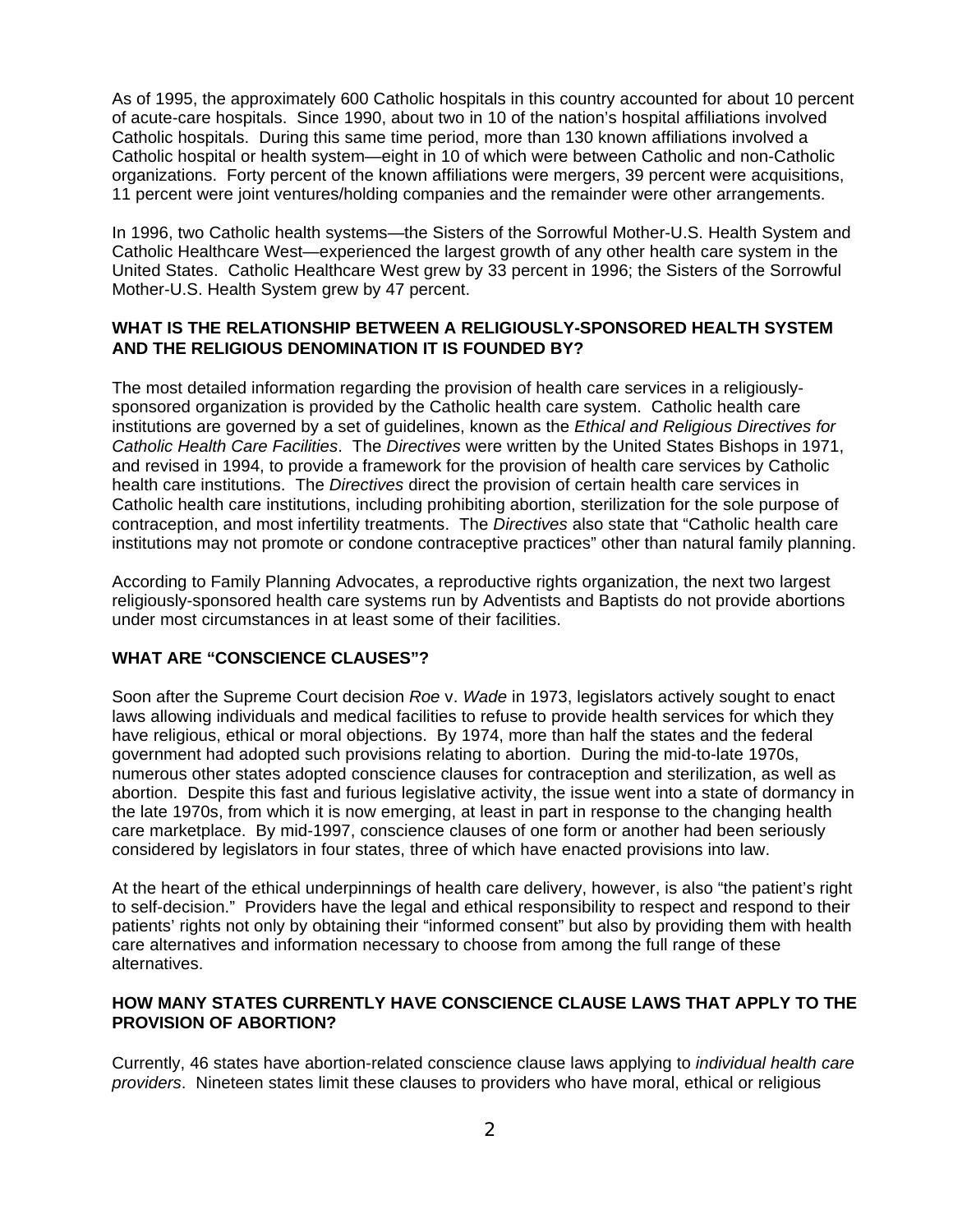objections, but more than half of the states do not specify the grounds on which an objection must be based. Only three states (Michigan, Montana and Oregon) require physicians to notify patients directly of their refusal to provide abortions.

Forty-two states provide *medical facilities* with the right to refuse to provide abortion services. More than half (27) permit any health care facility to refuse involvement in the provision of abortion services and some (15) limit their laws to private medical facilities. One state's law (California) is limited to facilities of religious organizations. Five states specify that the facility's refusal must be moral or religious. While the laws in all of the 42 states allow medical facilities to refuse to permit an abortion to take place, six states also allow facilities to refuse to provide either advice or abortion referrals, as well*.* Only seven of the 42 states require the facility to notify the public of its refusal to provide abortion services. Just five states specify that notice must be provided to individuals (Illinois, Nebraska, Oregon, Washington and Wyoming).

Four states—Alabama, Mississippi, New Hampshire and Vermont—have no conscience clauses related to abortion.

### **HOW MANY STATES HAVE CONSCIENCE CLAUSE LAWS THAT APPLY TO THE PROVISION OF CONTRACEPTION?**

Conscience clause laws also apply to the provision of contraceptive services. Thirteen states have some form of conscience clause legislation applying to contraceptive services and/or information. Four states—Arkansas, Colorado, Maine and Tennessee—allow both individual providers and all private medical facilities to refuse to be involved in providing contraceptive services.

Laws in five states—Arkansas, Colorado, Florida, Maine and Tennessee—provide some form of conscience protection to *individual medical providers,* all five of which have language broad enough to include the provision of information alone. None of the five states requires that anyone be notified that an individual provider is refusing to provide this care.

Six states—Arkansas, Colorado, Maine, Massachusetts, Tennessee and Virginia—have provisions allowing *medical facilities* to refuse to participate in the provision of contraceptive services, all of which are broad enough to permit a facility to refuse to provide information alone. While the law in five of the six states applies to private medical facilities, the Virginia law is limited to "religious institutions." None of the six states require the facility to notify anyone that it is refusing to provide this care.

Eleven states have laws allowing individuals or facilities to refuse to provide sterilization services. Ten states extend this protection to individual medical providers, three of which have laws that are broad enough to include the provision of information, as well. And, ten

states extend this protection to medical facilities—two of which are broad enough to include the provision of information, as well*.* No state requires that an institution provide any notification of their refusal to provide sterilization services to the public or its patient population*.*

### **WHAT EFFECT HAVE AFFILIATIONS BETWEEN RELIGIOUS AND SECULAR ORGANIZATIONS HAD ON ACCESS TO REPRODUCTIVE HEALTH SERVICES?**

Factors determining the availability of reproductive health services following affiliations between religious and secular health care organizations are complex and vary by case and community. These factors include: the financial strength and the range of services provided by the partnering